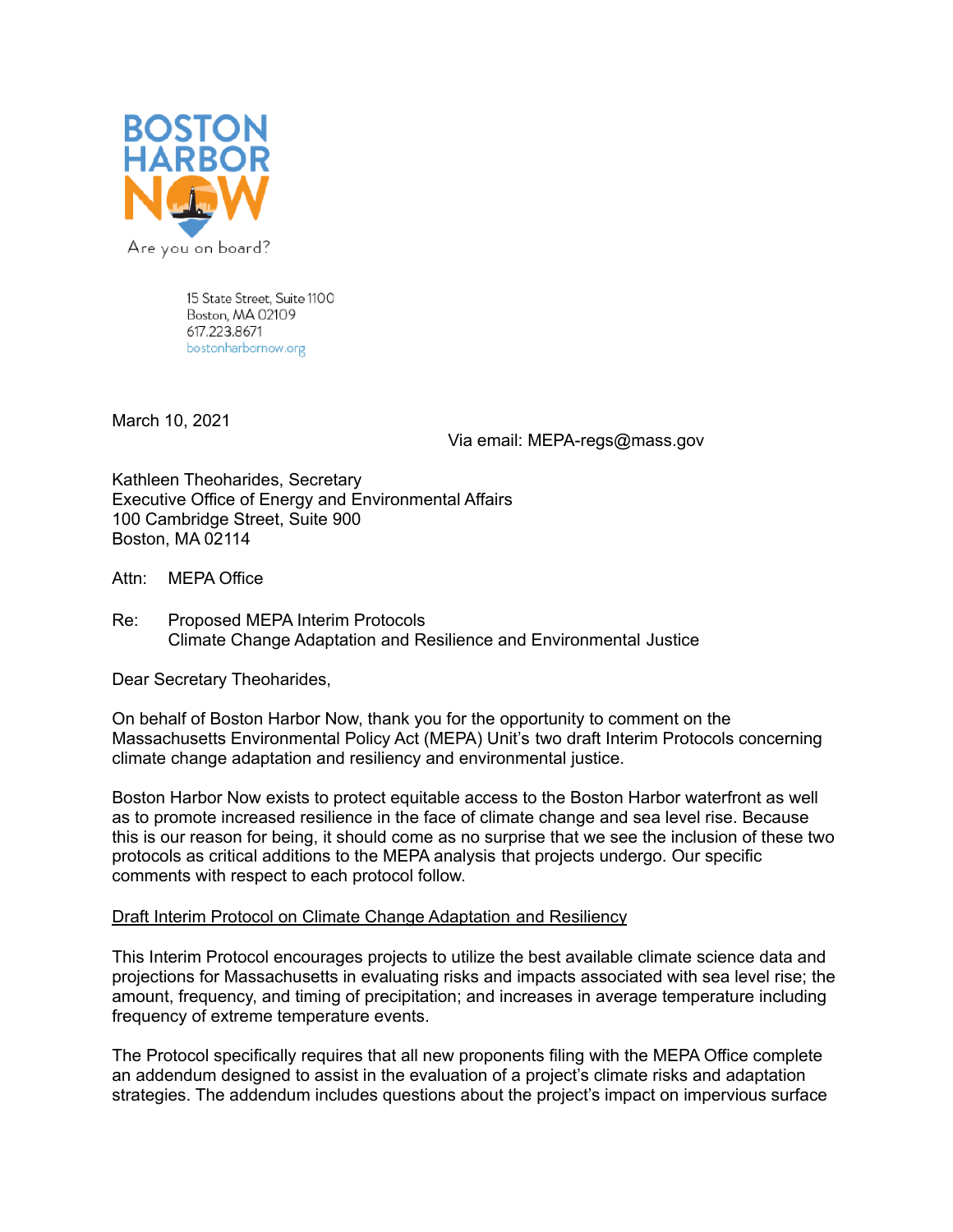area, considers whether or not the site has a history of flooding, and asks proponents to evaluate flood risk based on the anticipated life of the project. Importantly, it also requires proponents to explain any measures taken to adapt to climate change, including the use of flood barriers, living shorelines, increased tree canopy, etc. Boston Harbor Now supports requiring all project proponents to file such an evaluation to assure that proponents fully assess the climate risks and to identify climate and resiliency strategies earlier rather than later in the project development design process. We also support the evaluation of nature-based solutions, as an alternative to traditional gray infrastructure, as part of this analysis.

Further, Boston Harbor Now is a partner in the Stone Living Lab, a research and educational initiative within the Boston Harbor Islands National and State Park focused on testing innovative, adaptive, nature-based solutions to climate adaptation, coastal resiliency, and ecological restoration with an overriding commitment to equity and environmental justice (www.stonelivinglab.org). Other partners in this effort include the National Park Service, the Massachusetts Department of Conservation and Recreation, the City of Boston, UMass/Boston School for the Environment, and the James M. and Cathleen D. Stone Foundation. We anticipate that some of the research that emerges from the lab's work will inform the resilience efforts of coastal projects in the future, as well as provide information to public agencies on which to base further regulatory change. We look forward to working with you as that research proceeds.

## Draft MEPA Interim Protocol for Environmental Justice Outreach

We are also generally supportive of this interim protocol which requires a pre-filing meeting with the MEPA Office to determine an appropriate outreach strategy for projects located within Environmental Justice (EJ) communities as designated by the Commonwealth. Such strategies include conducting targeted outreach to local EJ groups and, in some cases, offering translation and interpretation services in languages spoken by a significant portion of the population.

These enhanced outreach strategies are certainly necessary and welcome in order to create the conditions where the public can fully participate in shaping projects in their neighborhoods. We believe, however, that the input provided by members of these groups should be given additional weight in decision making. It is not sufficient to have informed these groups of the projects parameters; their feedback must be used to shape the project as well.

We further believe that more is required to evaluate projects in EJ populations. In addition to an inability to participate in public processes, EJ populations frequently suffer from the cumulative impacts of multiple projects being located within their neighborhoods. Each individual project contributes to the environmental and public health burden on these neighborhoods, but rarely, if ever, are all of those burdens evaluated together. We encourage the MEPA Office to go further in protecting Environmental Justice populations and require proponents to list and evaluate the cumulative impacts of other uses located within the same geography as the project under consideration. In this way, EJ populations can be protected in a substantive as well as a procedural way.

This request is consistent with the Governor's position on Environmental Justice as reflected in his letter to the Legislature regarding the Bill creating a next-generation road map for Massachusetts climate policy that is currently being negotiated. That letter states:

First, as environmental justice populations are particularly vulnerable to the impacts of climate change, I am including these impacts in the bill's definition of "environmental